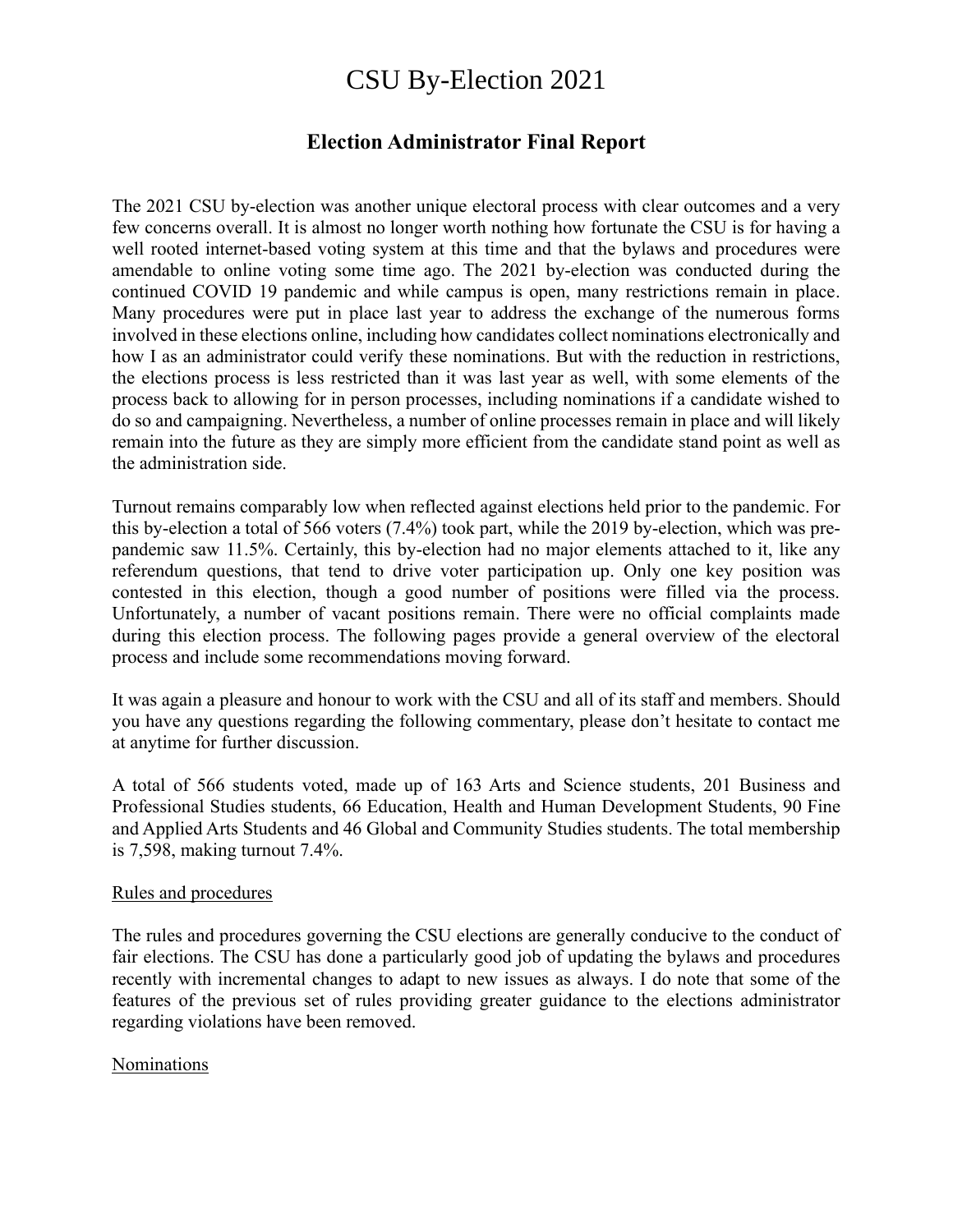Having completed a few elections with an entirely online nominations process, for this election, given campus is open, we opened nominations to be conducted using paper again. We however still allowed for members to sign these forms with electronic signatures. The only issue that we had for this nomination process was that a few candidates submitted typed names as signatures, which I would not accept as signatures. In these cases, I returned the packages to the candidate to resubmit with electronic or handwritten signatures.

Unfortunately, one member that sought to be nominated could not attain 10 supporting signatures. The member noted that they were sick and wanted to attain the rest of the signatures later, however I did not allow them to do so as the nominations period was open for quite some time.

Each of the candidates on the ballot fulfilled their nomination requirements. The pre-check deadline was used again and was an effective way of getting candidates to submit nomination packages early to ensure their packages met the required criteria to be nominated allowing time for any corrections. Several packages were submitted prior to the pre-check deadline, so it did have added value.

The further use of online forms for the submission of the Candidate Statement and Expense Report were extremely helpful to reduce burden on administrating the election. While a complaints form was also made and available online, it was again not used in this particular election cycle. These forms were made using either Google Forms or JotForm and both had benefits and weaknesses that should be explored further.

### Candidate Orientation Meeting

The Candidate Orientation meeting is an excellent opportunity for candidates to meet the CRO and learn about the important process they are embarking on. Again, likely given the pandemic, the vast majority of candidates were able to attend the initial meeting. This made my job in this regard much more pleasant as I only had to create one more meeting to accommodate a few candidates that could not attend that first meeting.

## Advertising

A good amount of advertising was provided regarding this electoral process and certainly election days were further highlighted by the campaign of candidates. Certainly, a massive driver of turnout for internet voting are the bulk emails that are sent out via Simply Voting providing information on how to cast a ballot. It is also clear that the majority of voters cast ballots shortly after an email blast is sent out via Simply Voting.

#### All Candidates Forum

The all candidates' forums were a great opportunity for candidates to speak to members, but also for members to learn about the candidates. For this election, participation was not high. It is not so easy to drive traffic to such an event and the main set of people that will draw people to these events are the candidates themselves. Again, the Capilano Courier carried out the process, which has been a positive development.

## Polling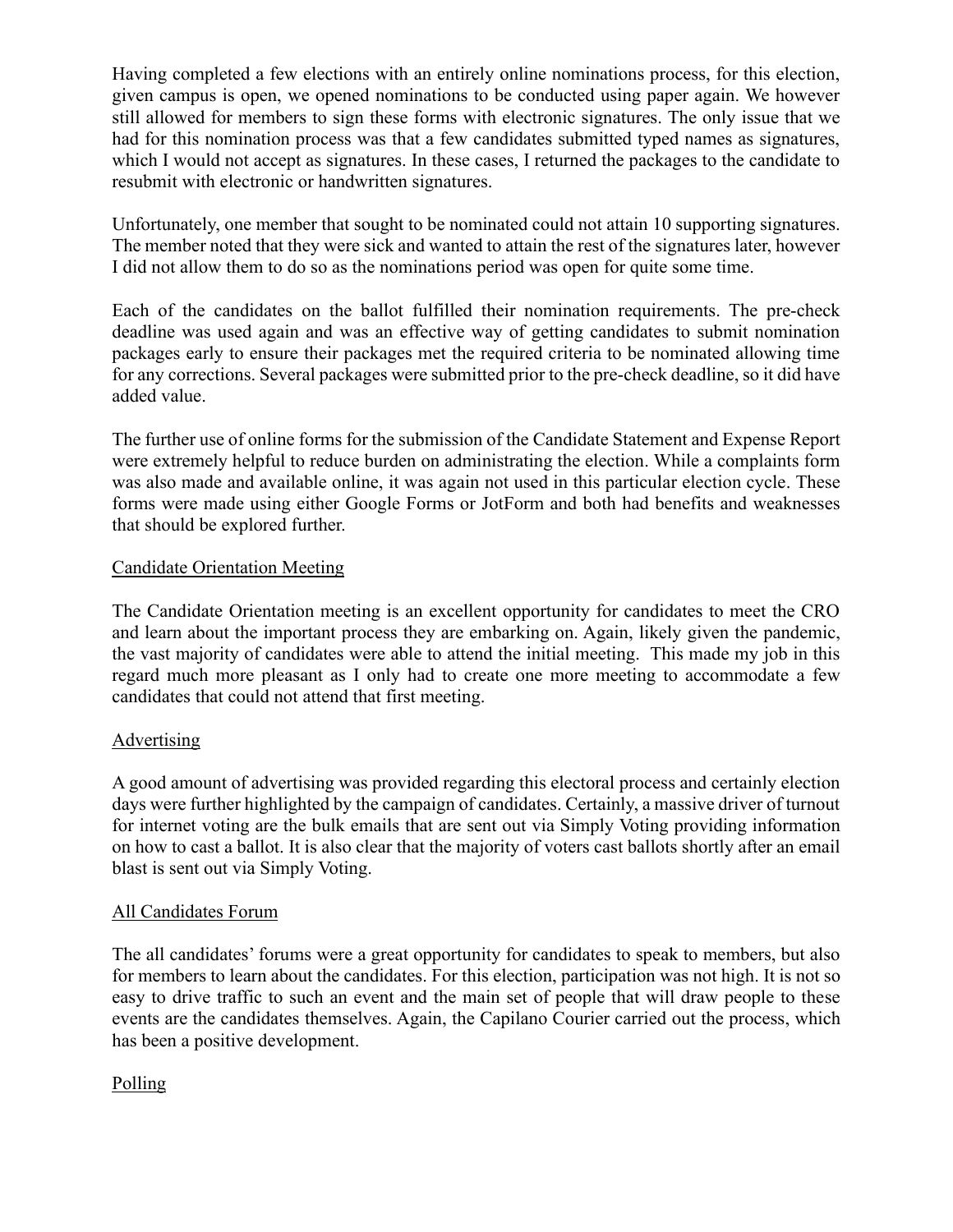The polling process was held over 3 days, starting at 9 am on October  $5<sup>th</sup>$  and ending at 5 pm on October 7<sup>th</sup>.

The regulations were amended to allow for members to cast ballots as many times as they wanted, with each subsequent ballot cast cancelling their previous ballot. This is a very good security feature that reduces incentive to pressure individual members to vote for them while hovering over their computer, given that voter can simply cast another vote in private later. However, a few issues need to be addressed on this point.

- 1. This is only useful if members are aware they can do this. We should be actively advertising this feature in the future.
- 2. This feature, coupled with the fact that members are sent personal direct links to their ballots can lead to members sharing links to their personal ballot.
	- a. This unintended consequence is problematic and must be resolved.

While this is a positive security feature, the downside of the possibility of sharing personal links is significant and should be considered whether to continue using this feature or not. There were no concerns regarding this feature this election, however, last election there were a few candidates that shared their personal links causing a substantial amount of communication and resolutions last election.

The options moving forward are to discontinue this feature or continue the use of the personal links providing the clear wording in the emails that these links should not be shared. Or, personal links could be removed from the emails, but this would require members to login to vote.

## Ballot

The ballot was created on the Simply Voting template for ballot production and suited our purposes nicely. This is the fourth time the CSU used the STV voting process, though again, only one position had enough candidates vying for it to use the STV system this year, though the winning candidate received more than fifty percent of the vote and STV distribution was not required.

#### Complaints and Appeals

This is the third consecutive election that didn't include any official complaints or appeals being filed. It is a real pleasure administering elections with low levels of complaints! As noted previously, a simple online complaint form is available on the CSU website to simplify the election complaints process and provide greater clarity to anyone complaining what the process requires. The form was made available online and, in the future, a hard copy could be made available at CSU service desks as well.

#### Expense Statements

This is the second election we've run that allows for candidates to be reimbursed for any campaign expenses up to the \$100 limit. It seems candidates are not using the opportunity to create materials for their campaigns as candidates did not file for expenses. Unfortunately, a number of elected candidates submitted their expense statements after the deadline for submissions. I created a